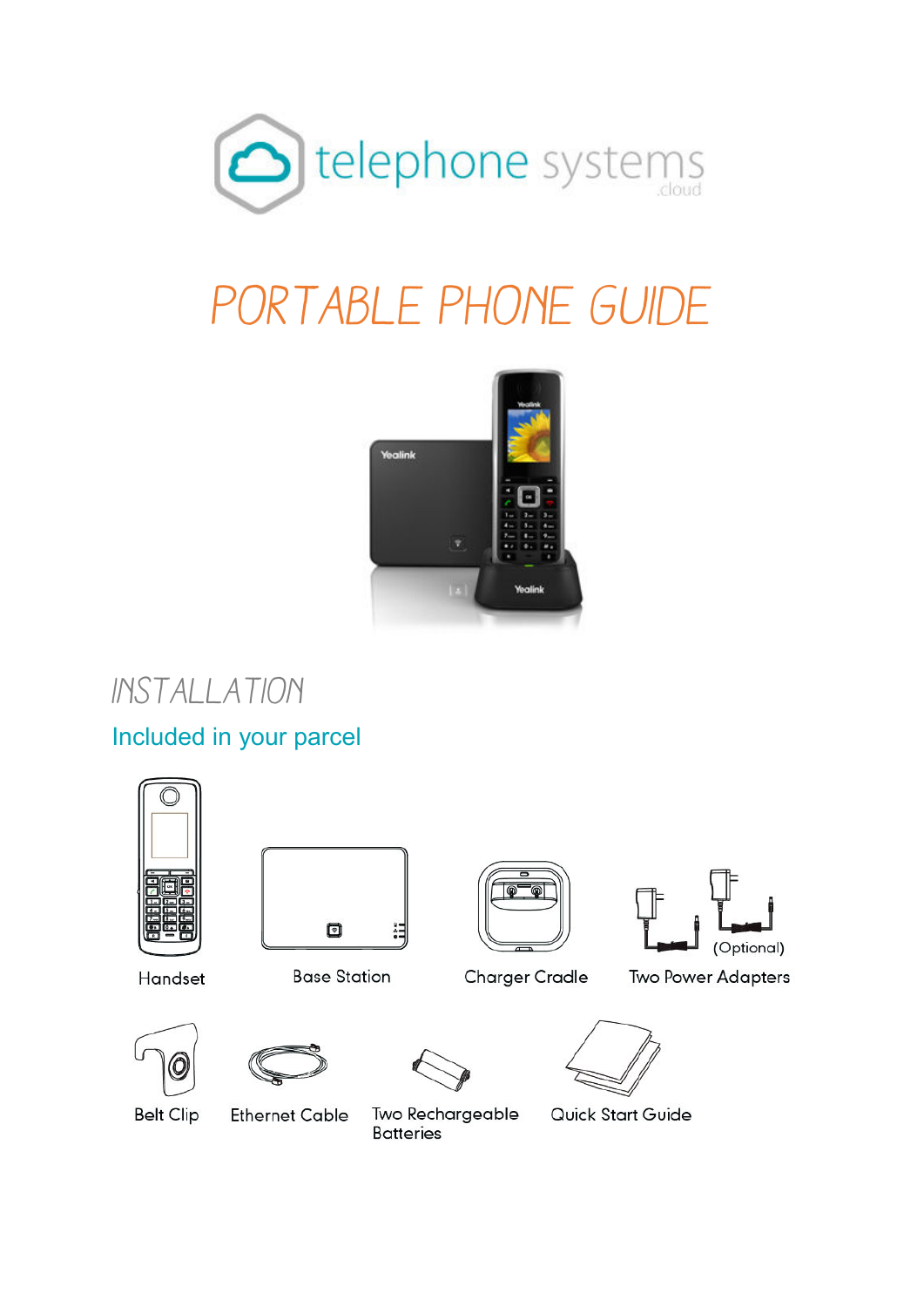## **Connecting**

If you have a POE (Power over Ethernet) switch, you can power your Base Station from your switch, otherwise you the Power Adapter



Plug your handset into a power supplier on your desk and put the phone in the charger



The phone may now automatically connect. However if the registered light is off, you will need to register the base with the handset. To do this, press the pager button. It can take a few minutes to connect.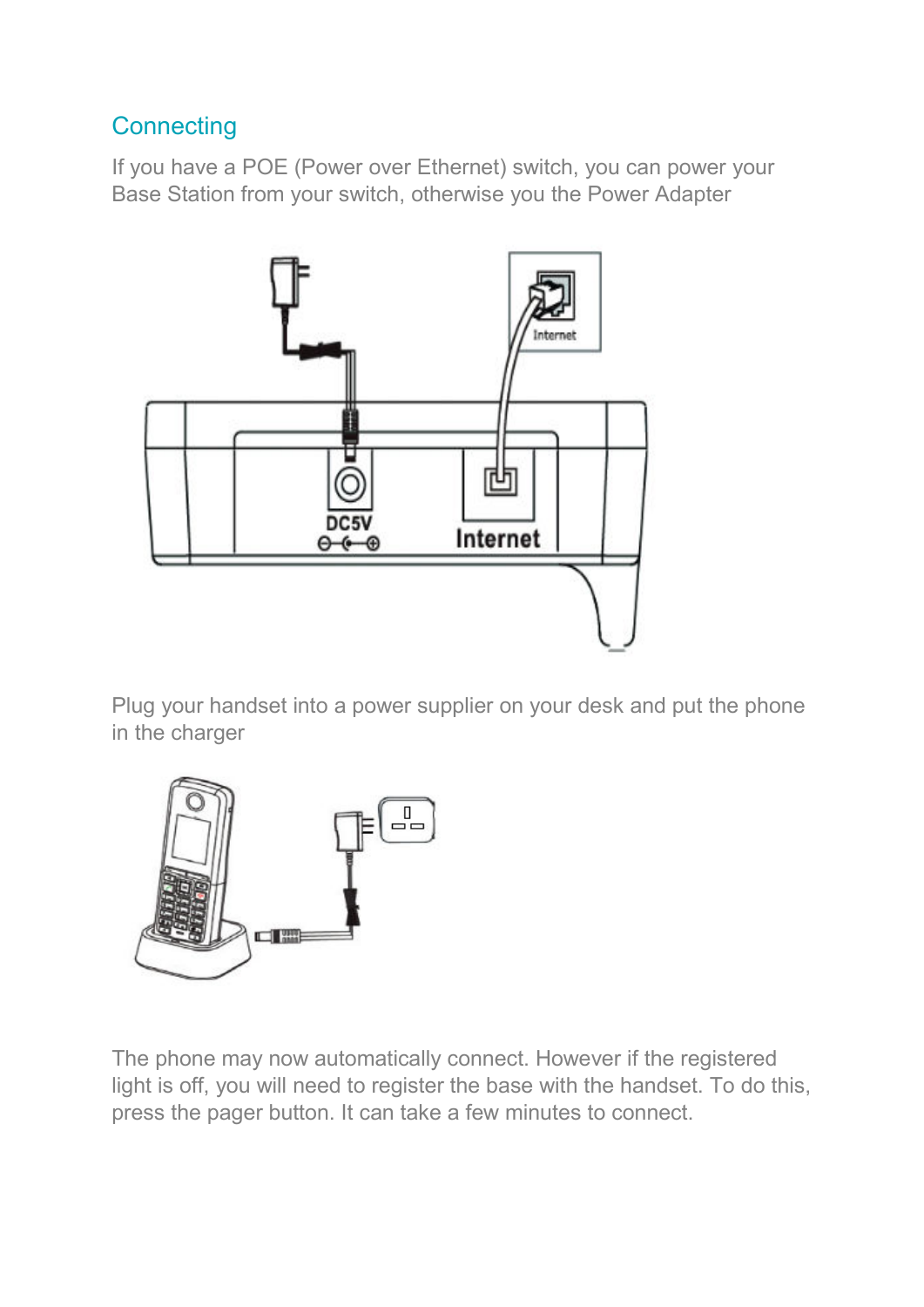

# *How to*

## Transfer a call

There are three ways to transfer a call:

#### Blind Transfer

- 1. Press the **Options** soft key during a call, and then choose **Transfer**.
- 2. Then enter the number you want to transfer the call to.
- 3. Finally press the **Transfer** soft key.

#### Semi-Attended Transfer

- 1. Press the **Options** soft key during a call, and then choose **Transfer**.
- 2. Then enter the number you want to transfer the call to.
- 3. Press  $\Box$  to dial out.
- 4. Finally press the **Transfer** soft key when you hear the ring-back tone.

#### Attended Transfer

- 1. Press the **Options** soft key during a call, and then choose **Transfer**.
- 2. Then enter the number you want to transfer the call to.
- 3. Press  $\Box$  to dial out.
- 4. Finally press the **Transfer** soft key after the call is answered.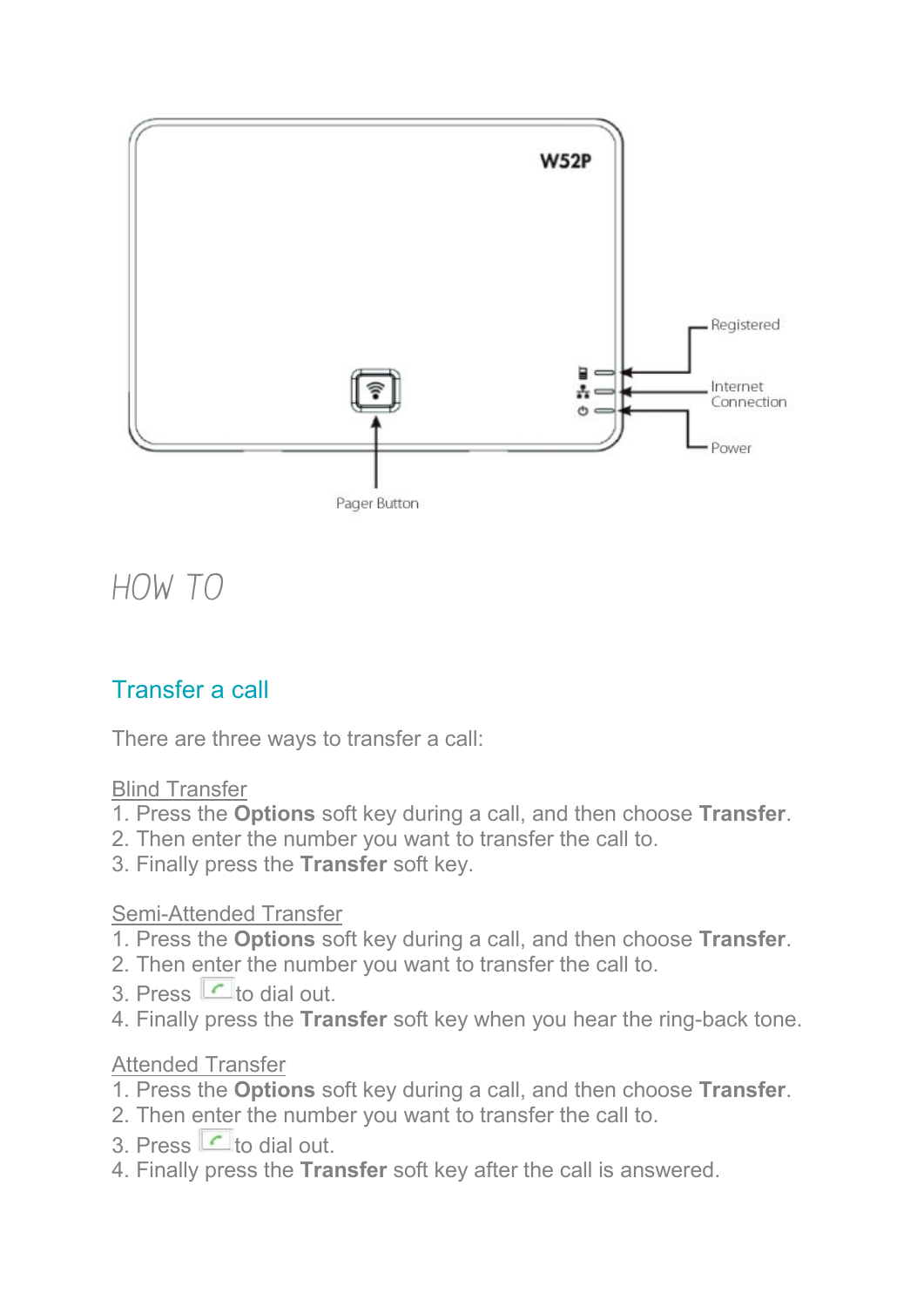# Helpful Icons

| GC)                      | Anonymous Call                  |
|--------------------------|---------------------------------|
| ÆХ                       | <b>Anonymous Call Rejection</b> |
| ÷                        | <b>Missed Call</b>              |
| <b>QD</b>                | Voicemail                       |
| М<br>о                   | Keypad Lock                     |
| P,                       | Silent Mode                     |
| $\overline{\phantom{0}}$ | <b>Do Not Disturb</b>           |
| e                        | Call Forward                    |
| ⑩                        | Call Hold                       |
| ø                        | <b>Call Mute</b>                |
| J.                       | Unassigned Outgoing Line        |
| ×                        | Unusable Line                   |
| $\mathbf{I}(\mathbf{v})$ | Loudspeaker On                  |
| വ                        | <b>Headset Mode On</b>          |
| £.                       | Normal Call                     |
| 21                       | Conference Call                 |